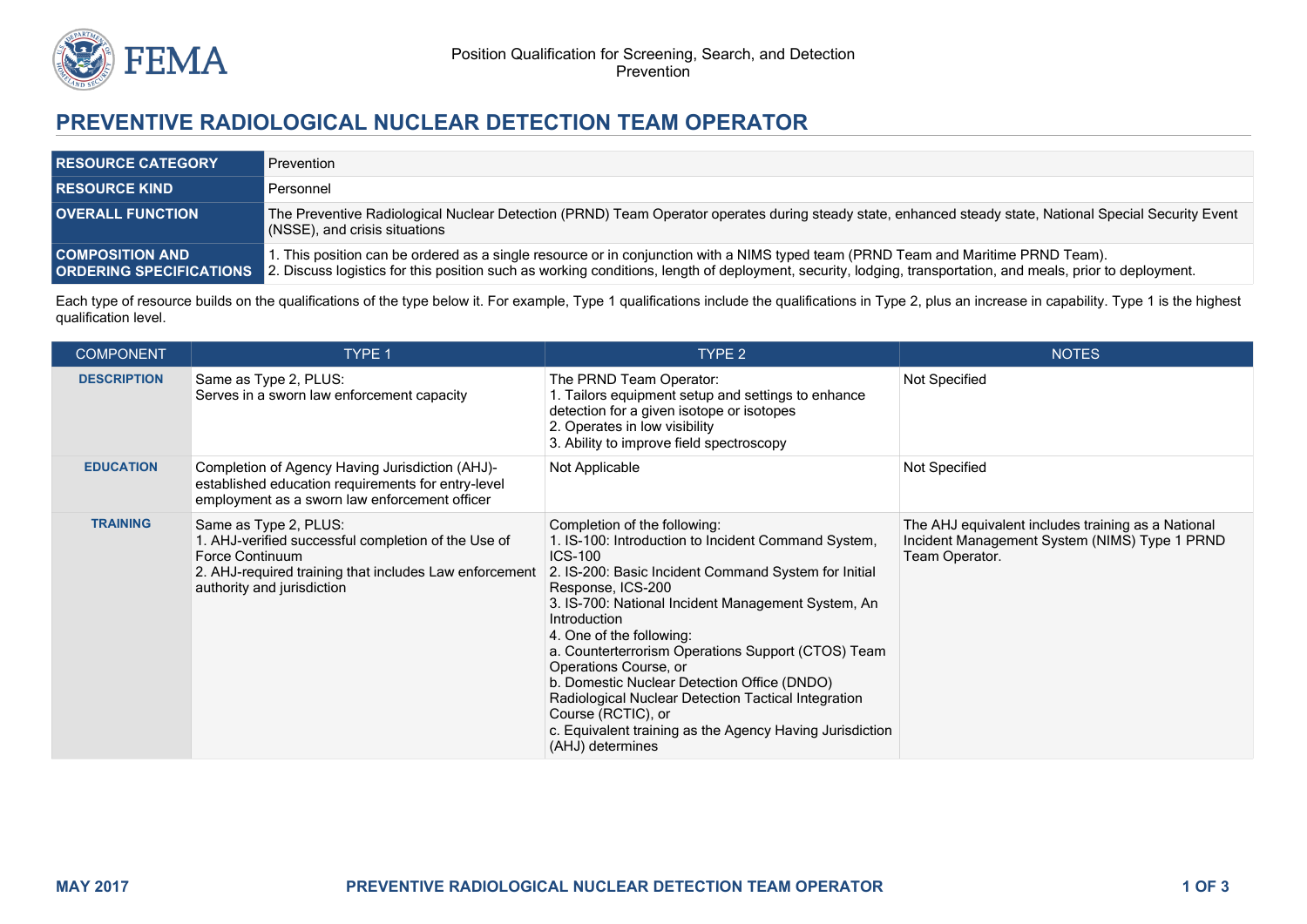

## Position Qualification for Screening, Search, and Detection Prevention

| <b>COMPONENT</b>                                                                            | TYPE 1                                                                                                              | TYPE <sub>2</sub>                                                                                                                                                                                                                                                                                                                                                                                                                                                                                                                                                                                                                                      | <b>NOTES</b>                                                                                                                     |
|---------------------------------------------------------------------------------------------|---------------------------------------------------------------------------------------------------------------------|--------------------------------------------------------------------------------------------------------------------------------------------------------------------------------------------------------------------------------------------------------------------------------------------------------------------------------------------------------------------------------------------------------------------------------------------------------------------------------------------------------------------------------------------------------------------------------------------------------------------------------------------------------|----------------------------------------------------------------------------------------------------------------------------------|
| <b>EXPERIENCE</b>                                                                           | Same as Type 2                                                                                                      | Knowledge, skills, and abilities:<br>1. Performs advanced PRND operations including<br>Crisis Situation operations at choke points, check<br>points, area sweeps, facility operations, and special<br>venues<br>2. Integrates team assets into Joint Hazard Assessment<br>Teams (JHAT) or other combinations of resources to<br>support special events and operations<br>3. Receives and briefs Team Operators, Team Leader,<br>and other PRND assets based on AHJ Concept of<br>Operations (CONOPs)<br>4. Understands search and seizure requirements<br>Experience:<br>Completion of the Team Operator Position Task Book<br>(PTB) or AHJ equivalent | The AHJ should document and validate knowledge,<br>skills, and abilities.                                                        |
| <b>PHYSICAL/MEDICAL</b><br><b>FITNESS</b>                                                   | Same as Type 2                                                                                                      | 1. Arduous<br>2. Maintains AHJ-determined medical and fitness<br>standards                                                                                                                                                                                                                                                                                                                                                                                                                                                                                                                                                                             | The NIMS Guideline for the National Qualification<br>System (NQS) defines Physical/Medical Fitness levels<br>for NIMS positions. |
| <b>CURRENCY</b>                                                                             | Same as Type 2                                                                                                      | 1. Annual PRND operation participation as an assigned<br>Team Operator in an operational incident, planned<br>event, exercise, drill, or simulation<br>2. Complete biannual (every six months) refresher<br>training on mission, position updates, and equipment<br>operation<br>3. Complete NIMS Type 1 and NIMS Type 2 PRND<br>Screener currency recommendations                                                                                                                                                                                                                                                                                     | Not Specified                                                                                                                    |
| <b>PROFESSIONAL AND</b><br><b>TECHNICAL</b><br><b>LICENSES AND</b><br><b>CERTIFICATIONS</b> | Same as Type 2, PLUS:<br>Successful completion of the Law Enforcement Officer<br>Certification, as the AHJ requires | 1. NIMS Type 2 PRND Screener or equivalent, as the<br>AHJ determines<br>2. NIMS Type 1 PRND Screener or equivalent, as the<br>AHJ determines<br>3. Security clearance as the AHJ determines                                                                                                                                                                                                                                                                                                                                                                                                                                                            | Not Specified                                                                                                                    |